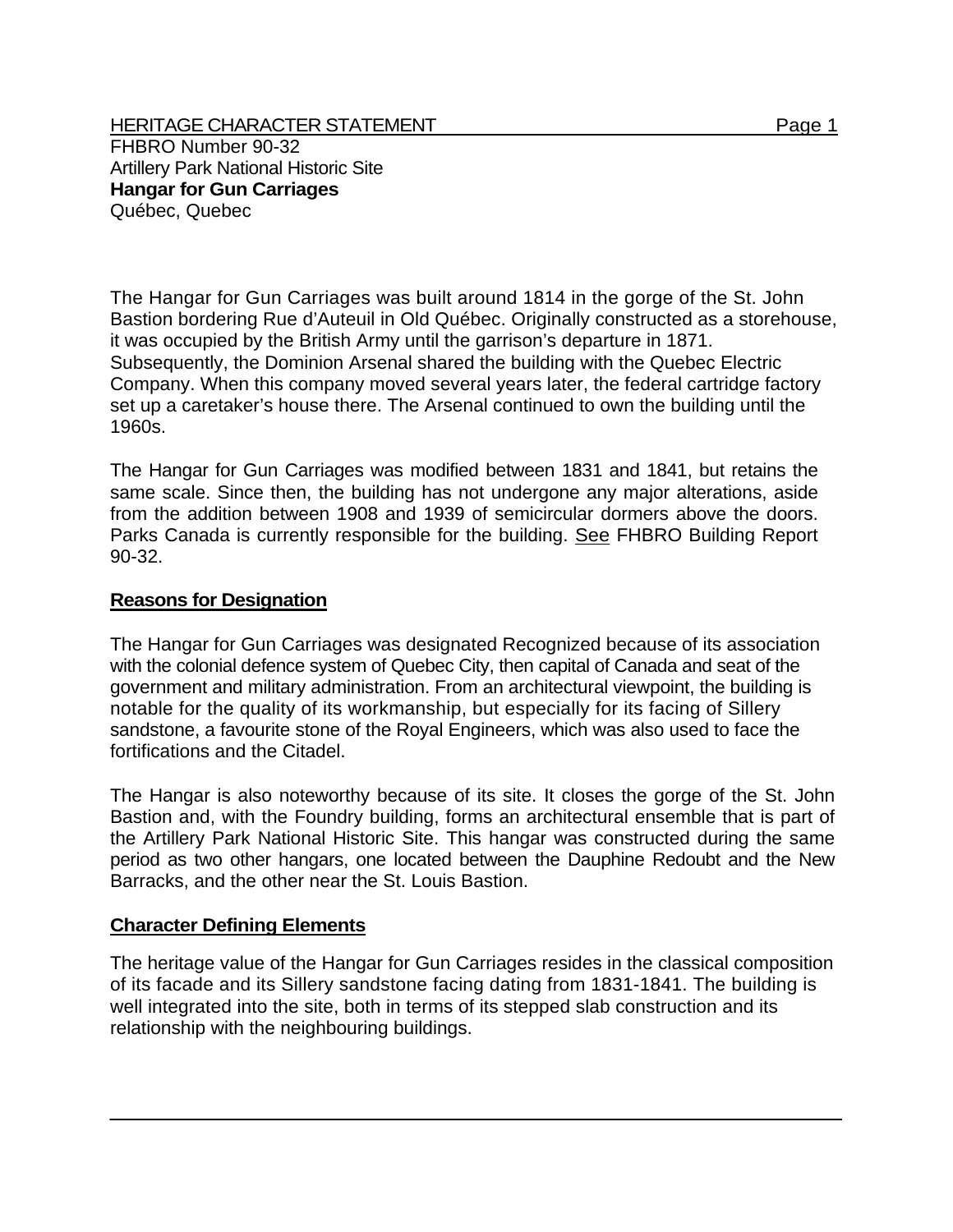HERITAGE CHARACTER STATEMENT FRIELD FOR A STATEMENT AND RAGE 2 FHBRO Number 90-32 Artillery Park National Historic Site **Hangar for Gun Carriages**  Québec, Quebec

Initially built of wood, the Hangar for Gun Carriages is comprised of four 49-foot sections, each with five double doors and a dormer in its centre. A final 16-foot section was probably used as a blacksmith's shop. The building follows the natural slope of the land and has a stepped profile. This relationship to the ground is of primary importance.

When the initial wooden block was replaced by stone walls between 1831 and 1841, the roof timbers were left without their tensile support system. This explains the replacement of the single row of posts in the middle, seen on the Durnford survey of 1823, by a double row of posts, on longitudinal rails joining the principals to help support the span. During these modifications, the opportunity was taken to reduce the number of double doors from five to two, to add a window under the dormer, as well as to add loopholes and change the roof at either end. The hipped roof was then covered with a sheet metal roof with batten seams. Any future renovations will have to be carried out in a manner respectful of these phases in the building's history.

The semicircular dormers above the doors were added between 1908 and 1939. They harmonize very well with the building and lend a certain rhythm to the succession of bays. On the whole, the Hangar is a very good example of British classicism with the symmetrical arrangement of its openings, the alignment of the top of the doors and windows, the repetitions of bays and the balance between solids and voids. These characteristics should be maintained.

The successive renovations have left their traces on the interior layout. The documents suggest that originally the four sections were separate, each with an attic with a dormer (some indicators suggest that the dormers may have served as attic doors). The demising walls have since disappeared and the two middle sections have lost their attic in favour of a mezzanine, revealing the roof trusses. Any future work should highlight the building's post and beam construction. It should also respect the Hangar's stepped slab construction even if the new function requires maintaining the current undivided interior, which would prove to be a challenge for universal access. The blacksmith's shop, for its part, should remain a separate entity because of its specific function.

Although the bastion's powder magazine has been demolished, the Hangar continues to be associated with the rest of the original Artillery Barracks Yard. The blind wall running along Rue d'Auteuil delimits the complex and still serves as a guard wall. The